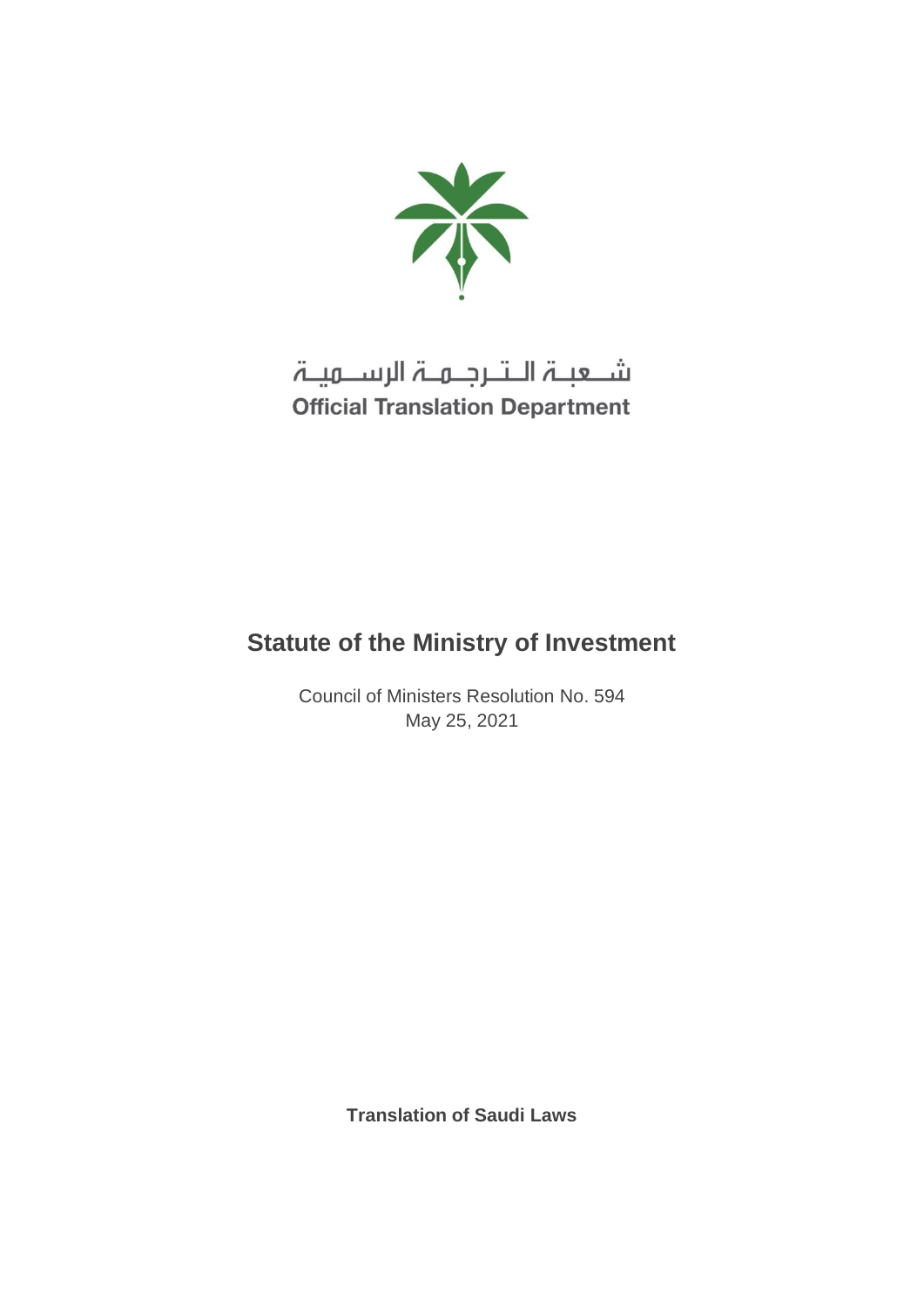

## **NOTE:**

The translation of Saudi laws takes the following into consideration:

- Words used in the singular form include the plural and vice versa.
- Words used in the masculine form include the feminine.
- Words used in the present tense include the present as well as the future.
- The word "person" or "persons" and their related pronouns (he, his, him, they, their, them) refer to a natural and legal person.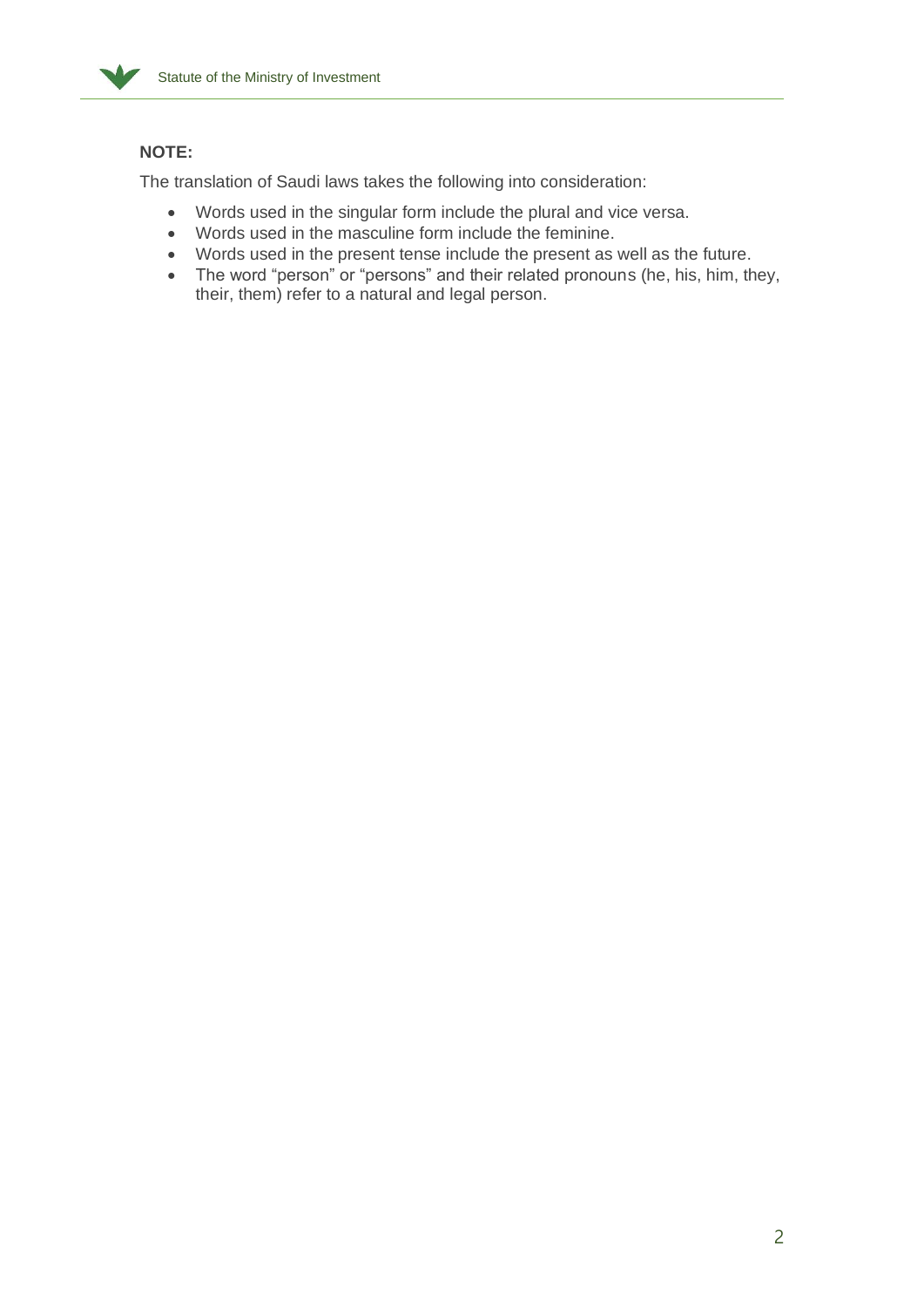

## **Statute of the Ministry of Investment**

#### **Article 1**

In this Statute, the following words shall have the meanings assigned thereto, unless the context requires otherwise:

**Minister:** Minister of Investment.

**Ministry:** Ministry of Investment.

**Statute:** Statute of the Ministry of Investment.

#### **Article 2**

The Ministry shall be the agency in charge of regulating, developing, and promoting domestic and foreign investment in the Kingdom and protecting the rights of investors. It shall, without prejudice to the powers and responsibilities of other agencies, undertake any action necessary to achieve its objectives, including the following:

- 1. Preparing the Kingdom's national investment strategy, submitting it for completion of statutory procedures, overseeing its implementation upon approval, and proposing any amendments thereto.
- 2. Setting general policies for developing investment and for creating an optimal investment environment and promoting its competitiveness; submitting the same for approval in accordance with statutory procedures; and monitoring their implementation upon approval.
- 3. Proposing relevant laws, reviewing applicable laws and proposing amendments thereto, and submitting the same for completion of statutory procedures.
- 4. Issuing investment licenses in accordance with relevant statutory provisions and regulating them; providing and regulating the Ministry's services; and determining their fees in coordination with the Ministry of Finance and the Non-Oil Revenues Development Center.
- 5. Determining performance indicators of investment in the Kingdom and the manner of evaluation, in coordination with relevant agencies; submitting the same to the Council of Economic and Development Affairs for approval; and monitoring their implementation and assessing them upon approval.
- 6. Setting action plans, rules, and standards to promote the Kingdom's investment environment and competitiveness, and submitting the same for completion of statutory procedures.
- 7. Promoting investment by organizing conferences, seminars, exhibitions, events and the like within the Kingdom and abroad and participating therein; and announcing investment incentives.
- 8. Establishing a database on investment in the Kingdom and its indicators to serve as a unified platform and as the main source of information relating to the Ministry's jurisdiction, and coordinating with relevant agencies to provide the Ministry with relevant information, data, and reports, in accordance with the national data governance policies and regulations issued by the Saudi Data and Artificial Intelligence Authority.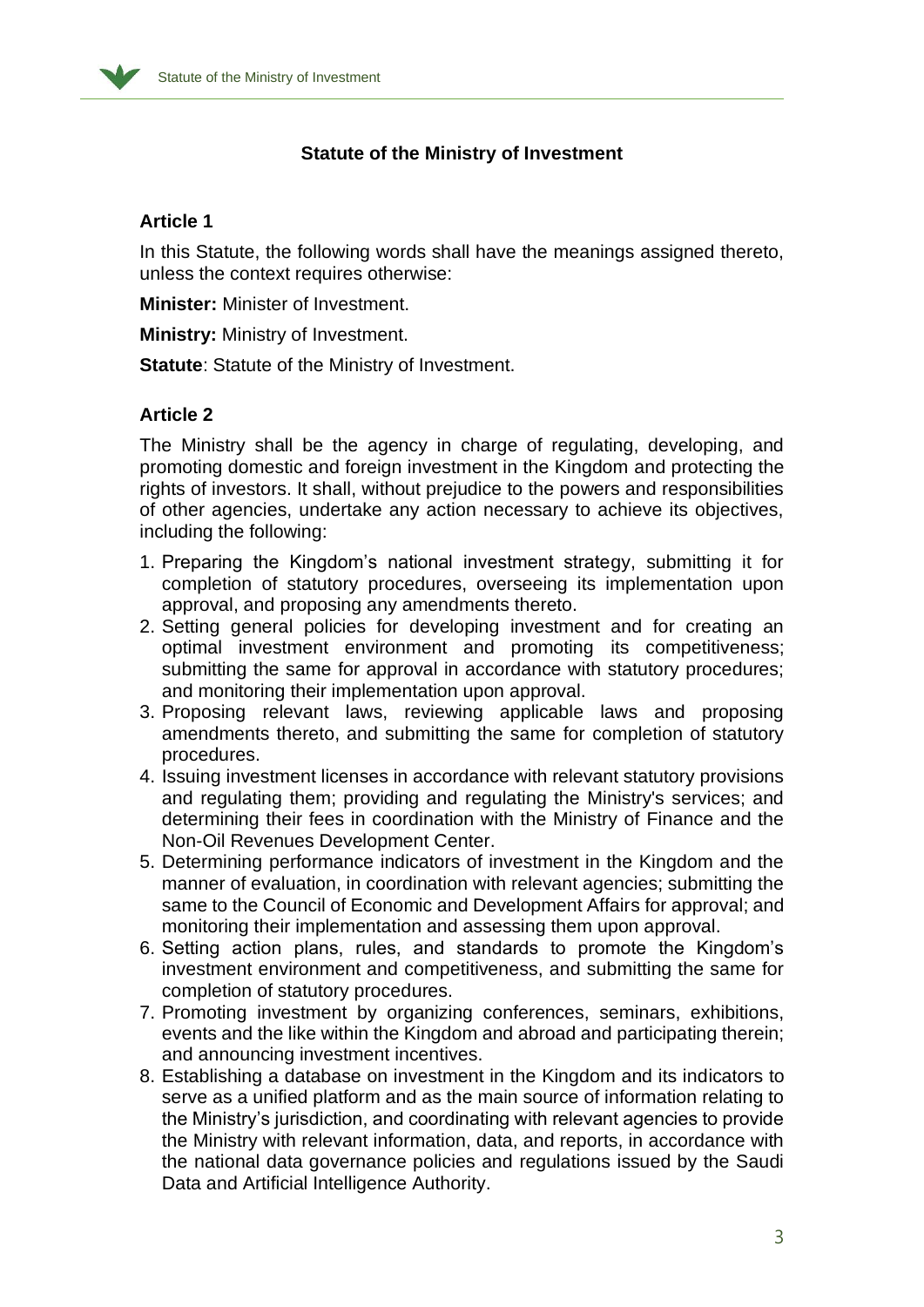

- 9. Promoting Saudi investments abroad and coordinating with relevant agencies within the Kingdom and abroad to address any challenges facing such investments.
- 10. Promoting investment sustainability by addressing challenges and proposing incentives.
- 11. Coordinating with relevant government agencies in matters relating to the Ministry's responsibilities.
- 12. Representing the Kingdom in relevant regional and international organizations, bodies, forums, and conferences.
- 13. Conducting relevant studies and research and cooperating with local and international research centers and consulting firms.
- 14. Concluding agreements with international organizations and relevant agencies in other countries in accordance with applicable statutory procedures.
- 15. Representing the government in negotiations with strategic investors, and proposing investment incentives and submitting the same for completion of statutory procedures.
- 16. Carrying out any other task assigned thereto by law.

## **Article 3**

The Minister shall, in accordance with this Statute, manage the Ministry and take decisions and measures necessary to achieve its objectives. He shall, in particular, assume the following powers:

- 1. Approving amendments to the Ministry's financial regulations in coordination with the Ministry of Finance.
- 2. Approving amendments to the administrative regulations governing the affairs of the Ministry's employees, in coordination with the Ministry of Human Resources and Social Development, and approving amendments to the financial provisions therein, in coordination with the Ministry of Finance.
- 3. Approving the Ministry's internal regulations, provided they are not inconsistent with relevant statutory provisions.
- 4. Proposing the Ministry's organizational structure and submitting the same for completion of statutory procedures.
- 5. Approving the issuance and cancelation of licenses, in accordance with relevant statutory provisions.
- 6. Proposing activities to be excluded from foreign investment and submitting the same for completion of statutory procedures.
- 7. Approving the establishment of branches and offices for the Ministry within the Kingdom and abroad, in accordance with statutory procedures.
- 8. Hiring full-time and part-time experts and consultants to perform certain services and tasks, provide consultations, and conduct research and studies, in accordance with relevant provisions.
- 9. Accepting gifts, donations, grants, bequests, and endowments, in accordance with relevant provisions.
- 10. Representing the Ministry before the judiciary, government agencies, and other relevant entities within the Kingdom and abroad; he may delegate such power.
- 11. Appointing the Ministry's employees and supervising the performance of